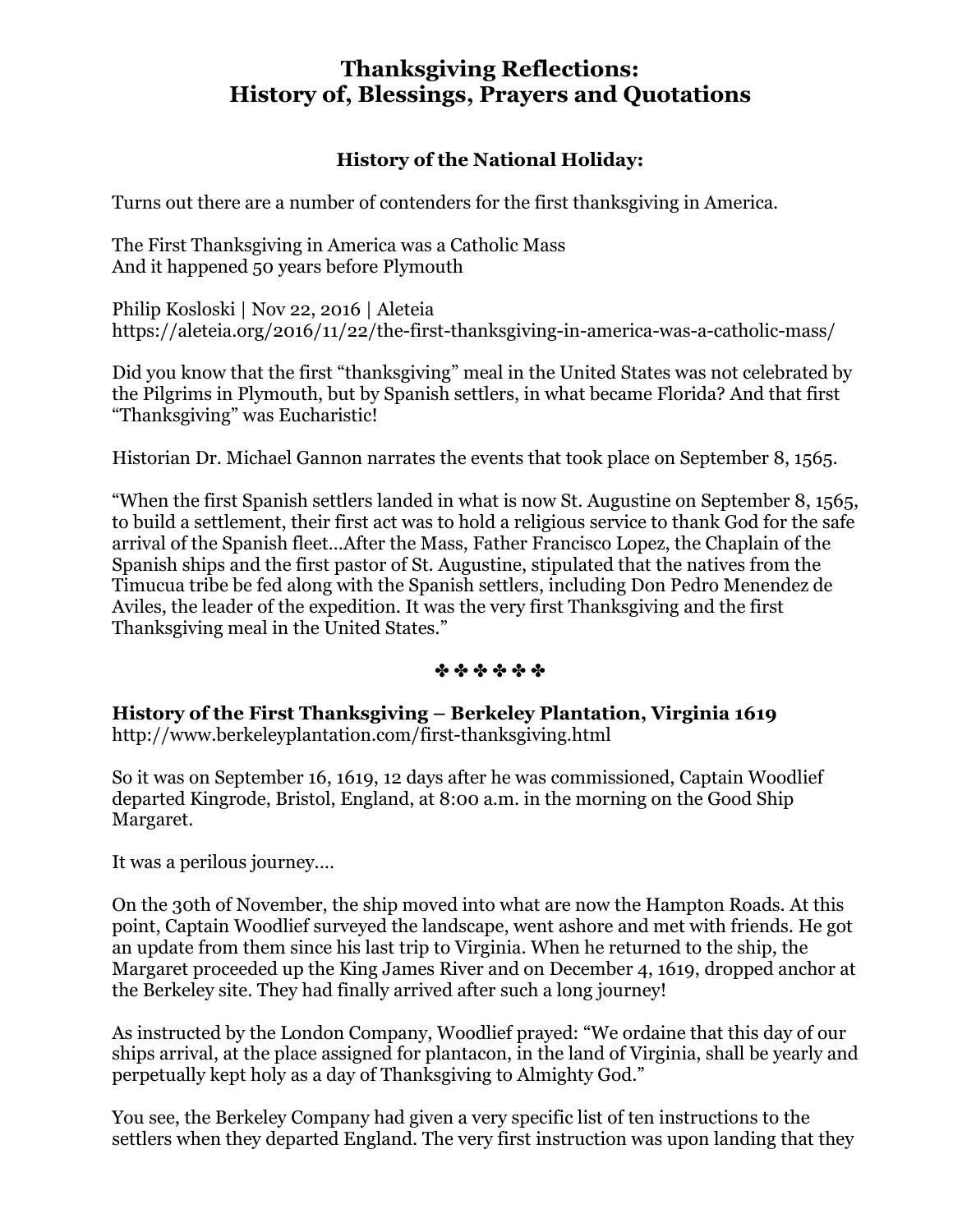give a prayer of Thanksgiving for their safe voyage and to do so annually and perpetually thereafter.

America's first official English speaking Thanksgiving had just occurred, one year and 17 days before the Pilgrims landed in Massachusetts and almost 2 years before the pilgrims held a 3 day Harvest Feast with their Native American friends, which is commonly thought today to be the first Thanksgiving.

e e e e e e

Thanksgiving Day is a national holiday in the United States commemorating the harvest of the Plymouth Colony in 1621. The event followed a winter of great hardship.

When it was first inaugurated, only a few eastern states participated. However, through the effort of Sarah Hale a change was effected. She was fired with the determination of having the whole nation join together in setting apart a national day for giving thanks "unto Him from who all blessings flow." To this end, she resolutely engaged the press with an endless flow of letters and articles to the various newspapers and journals of her time. In addition, she pleaded long and earnestly with three Presidents: Fillmore, Pierce and Buchanan during the period of 1852, when her campaign succeeded in uniting 29 states in marking the last Thursday of November as "Thanksgiving Day."

Then came the dark days of the Civil War. Who would listen to a lone woman with her persistent plea for "just one day of peace amidst the blood and the strife"? One man did; her entreaty won the ear of a great American, and in 1863 President Abraham Lincoln officially proclaimed the last Thursday of November as a day set apart for the national giving of thanks unto Almighty God. Lincoln lived to see only two such occasions, but Sarah Hale lived well on into her late 90's, content that her long-cherished hope had at last become a reality.

## e e e e e e

## **Thanksgiving Proclamations**:

## **First Thanksgiving Proclamation 1777**

By the Continental Congress The First National Thanksgiving Proclamation https://pilgrimhall.org/thanksgiving\_proclamations.htm

IN CONGRESS November 1, 1777

Forasmuch as it is the indispensable Duty of all Men to adore the superintending Providence of Almighty God; to acknowledge with Gratitude their Obligation to him for Benefits received, and to implore such farther Blessings as they stand in need of: And it having pleased him in his abundant Mercy, not only to continue to us the innumerable Bounties of his common Providence; but also to smile upon us in the Prosecution of a just and necessary War, for the Defense and Establishment of our unalienable Rights and Liberties; particularly in that he hath been pleased, in so great a Measure, to prosper the Means used for the Support of our Troops, and to crown our Arms with most signal success: It is therefore recommended to the legislative or executive Powers of these United States to set apart Thursday, the eighteenth Day of December next, for Solemn Thanksgiving and Praise: That at one Time and with one Voice, the good People may express the grateful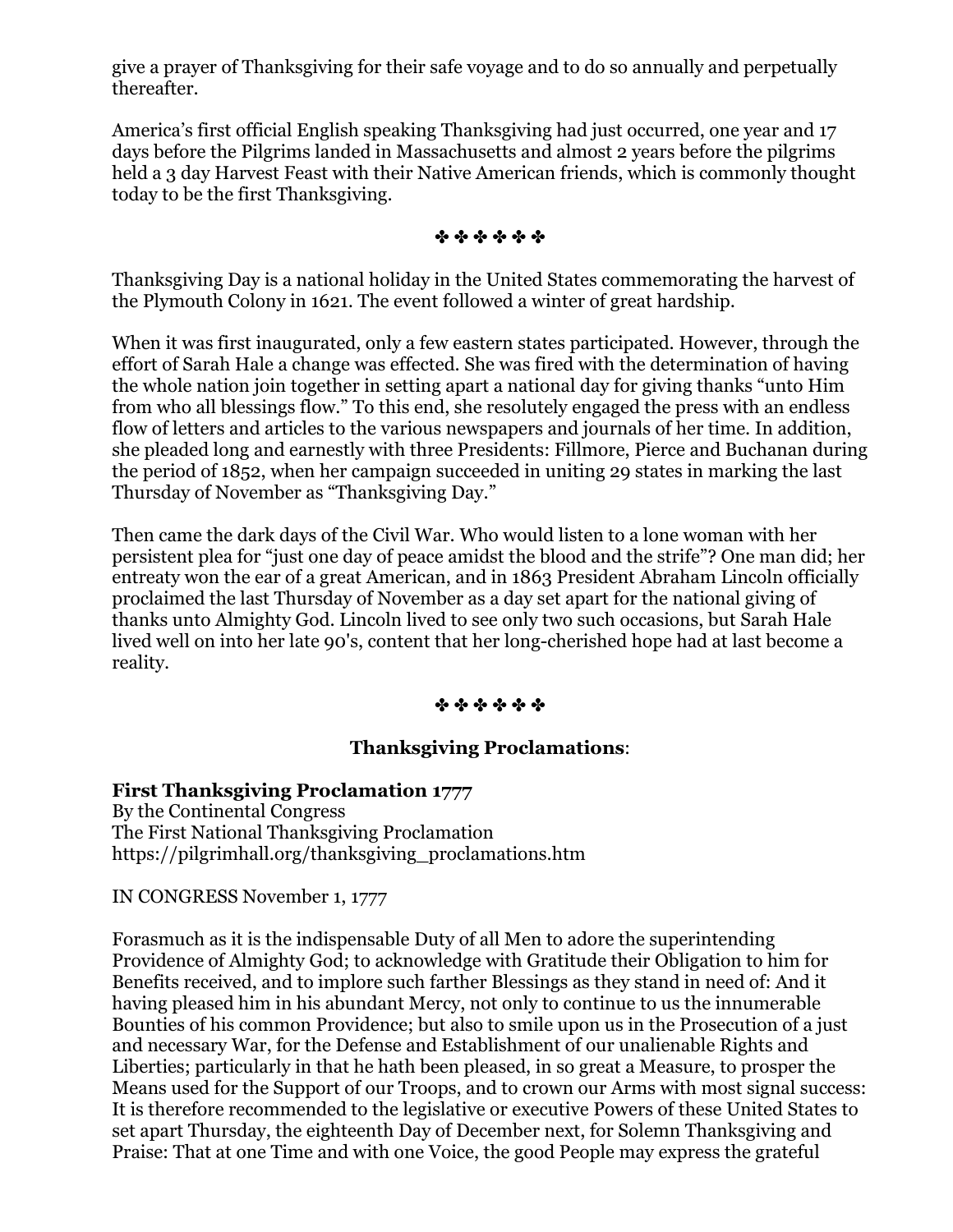Feelings of their Hearts, and consecrate themselves to the Service of their Divine Benefactor; and that, together with their sincere Acknowledgments and Offerings, they may join the penitent Confession of their manifold Sins, whereby they had forfeited every Favor; and their humble and earnest Supplication that it may please God through the Merits of Jesus Christ, mercifully to forgive and blot them out of Remembrance; That it may please him graciously to afford his Blessing on the Governments of these States respectively, and prosper the public Council of the whole: To inspire our Commanders, both by Land and Sea, and all under them, with that Wisdom and Fortitude which may render them fit Instruments, under the Providence of Almighty God, to secure for these United States, the greatest of all human Blessings, Independence and Peace: That it may please him, to prosper the Trade and Manufactures of the People, and the Labor of the Husbandman, that our Land may yield its Increase: To take Schools and Seminaries of Education, so necessary for cultivating the Principles of true Liberty, Virtue and Piety, under his nurturing Hand; and to prosper the Means of Religion, for the promotion and enlargement of that Kingdom, which consisteth "in Righteousness, Peace and Joy in the Holy Ghost." And it is further recommended, That servile Labor, and such Recreation, as, though at other Times innocent, may be unbecoming the Purpose of this Appointment, be omitted on so solemn an Occasion.

\* \* \* \* \* \*

**Thanksgiving Proclamations (1877-2019)** — Pilgrim Hall Museum https://pilgrimhall.org/thanksgiving\_proclamations.htm

e e e e e e

Governor William Bradford of Massachusetts made this first Thanksgiving Proclamation three years after the Pilgrims settled at Plymouth:

Inasmuch as the great Father has given us this year an abundant harvest of Indian corn, wheat, peas, beans, squashes, and garden vegetables, and has made the forests to abound with game and the sea with fish and clams, and inasmuch as He has protected us from the ravages of the savages, has spared us from pestilence and disease, has granted us freedom to worship God according to the dictates of our own conscience.

Now I, your magistrate, do proclaim that all ye Pilgrims, with your wives and ye little ones, do gather at ye meeting house, on ye hill, between the hours of 9 and 12 in the day time, on Thursday, November 29th, of the year of our Lord one thousand six hundred and twenty three and the third year since ye Pilgrims landed on ye Pilgrim Rock, there to listen to ye pastor and render thanksgiving to ye Almighty God for all His blessings.

e e e e e e

**Proclamation for a National Day of Fasting, Humiliation and Prayer** President Abraham Lincoln – April 30, 1863

> We have been the recipients of the choicest bounties of heaven. We have been preserved, the many years, in peace and prosperity. We have grown in numbers, wealth and power, as no other nation has ever grown. But we have forgotten God.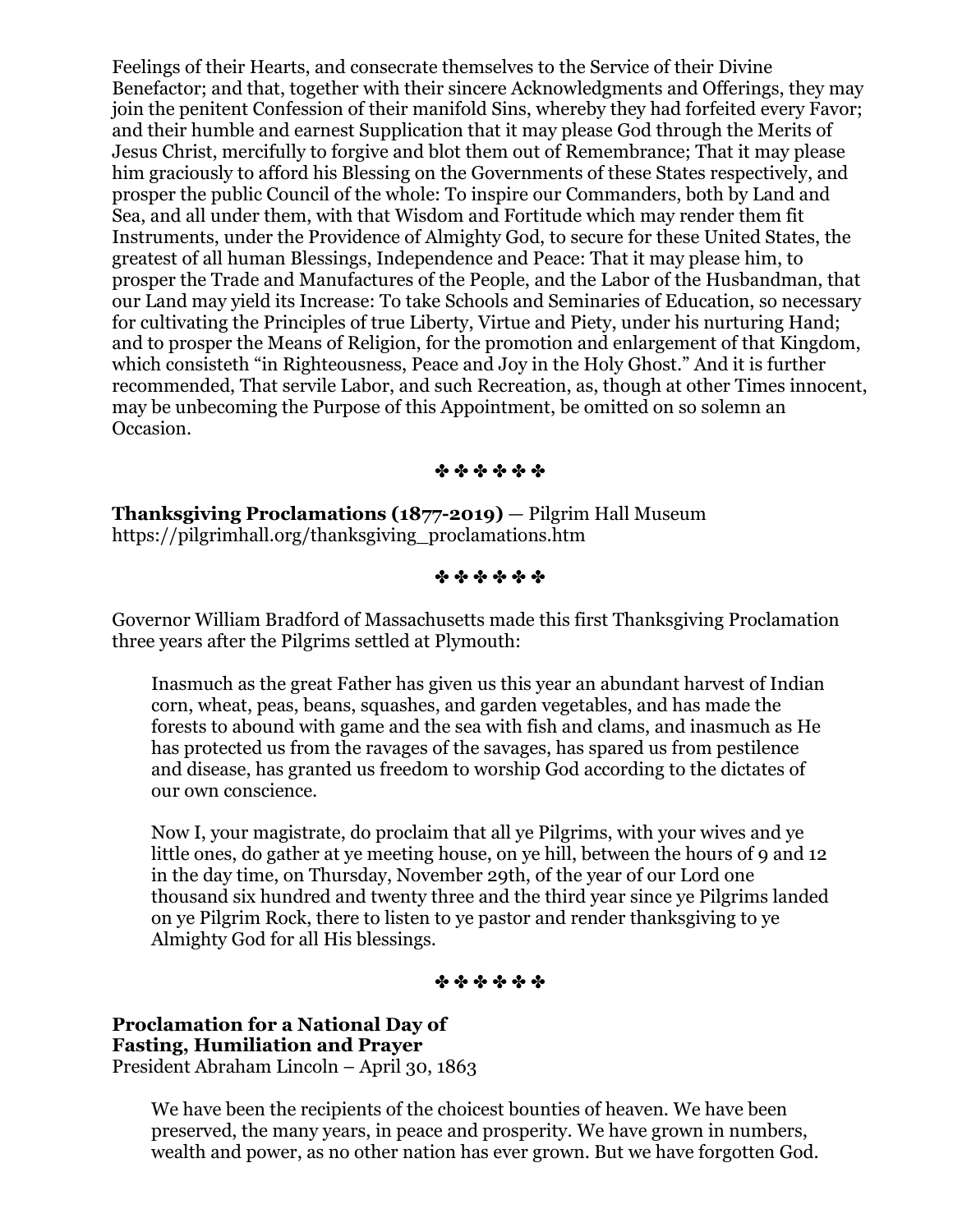We have forgotten the gracious hand which preserved us in peace and multiplied and enriched and strengthened us; and we have vainly imagined, in the deceitfulness of our hearts that all these blessings were produced by some superior wisdom and virtue of our own.

Intoxicated with unbroken success, we have become too self-sufficient to feel the necessity of redeeming and preserving grace, too proud to pray to God that made us! It behooves us, then to humble ourselves before the offended Power, to confess our national sins, and to pray for clemency and forgiveness.

### e e e e e e

## **President Abraham Lincoln's1863 Thanksgiving Proclamation**

The year that is drawing toward its close has been filled with the blessings of fruitful fields and healthful skies. To these bounties, which are so constantly enjoyed that we are prone to forget the source from which they come, others have been added which are of so extraordinary a nature that they cannot fail to penetrate and soften even the heart which is habitually insensible to the ever-watchful providence of Almighty God.

In the midst of a civil war of unequaled magnitude and severity, which has sometimes seemed to foreign states to invite and to provoke their aggression, peace has been preserved with all nations, order has been maintained, the laws have been respected and obeyed, and harmony has prevailed everywhere, except in the theater of military conflict, while that theater has been greatly contracted by the advancing armies and navies of the Union.

Needful diversions of wealth and of strength from the fields of peaceful industry to the national defense have not arrested the plow, the shuttle, or the ship; the ax has enlarged the borders of our settlements, and the mines, as well as the iron and coal as of our precious metals, have yielded even more abundantly than heretofore. Population has steadily increased notwithstanding the waste that has been made in the camp, the siege, and the battlefield, and the country, rejoicing in the consciousness of augmented strength and vigor, is permitted to expect continuance of years with large increase of freedom.

No human counsel hath devised nor hath any mortal hand worked out these great things. They are the gracious gifts of the Most High God, who, while dealing with us in anger for our sins, hath nevertheless remembered mercy.

It has seemed to me fit and proper that they should be solemnly, reverently, and gratefully acknowledged, as with one heart and one voice, by the whole American people. I do therefore invite my fellow-citizens in every part of the United States, and also those who are in foreign lands, to set apart and observe the last Thursday of November next as a day of thanksgiving and praise to our beneficent Father who dwelleth in the heavens.

And I recommend to them that while offering up the ascriptions justly due to Him for such singular deliverances and blessings they do also, with humble penitence for our national perverseness and disobedience, commend to His tender care all those who have become widows, orphans, mourners, or sufferers in the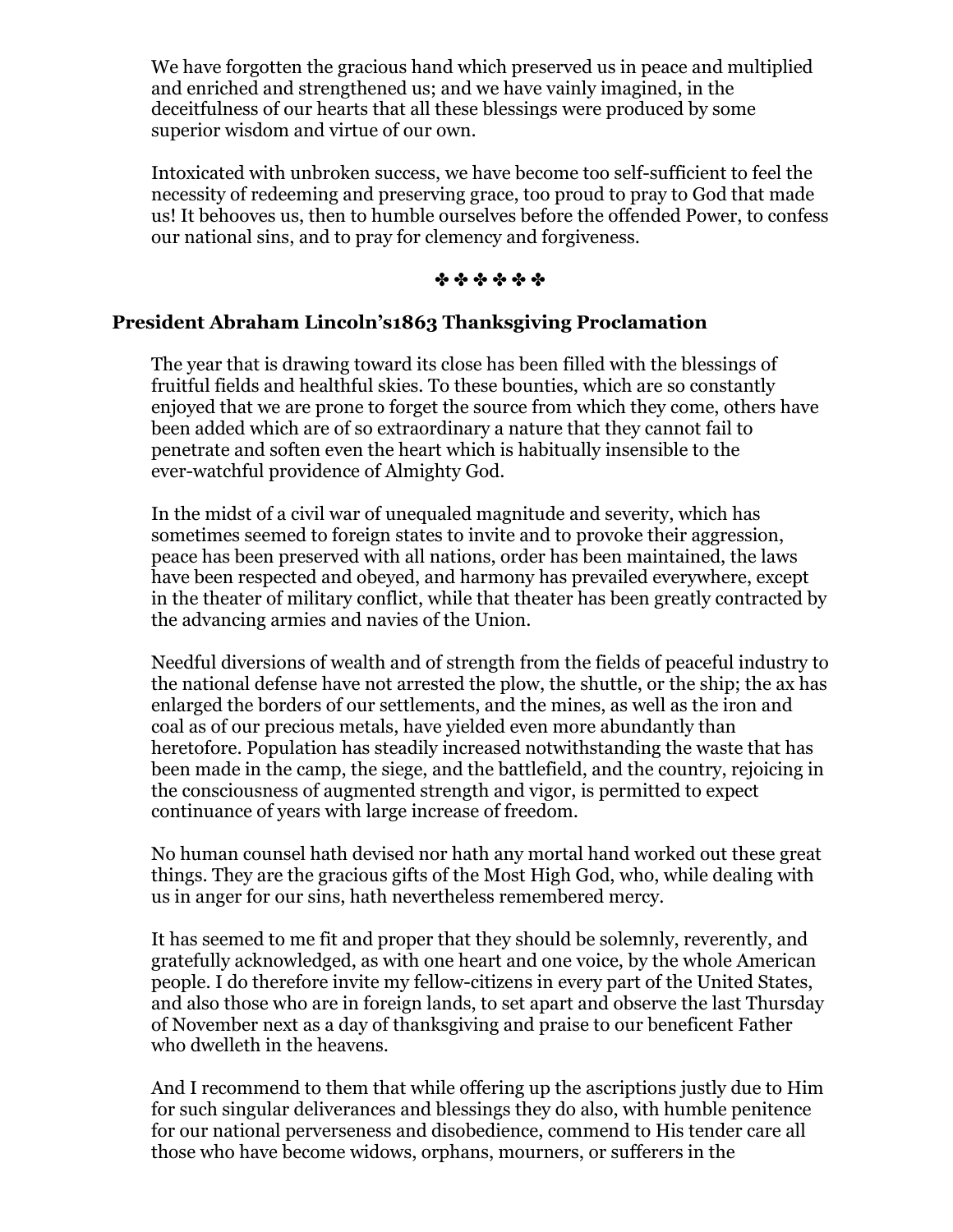lamentable civil strife in which we are unavoidably engaged, and fervently implore the imposition of the Almighty hand to heal the wounds of the nation and to restore it, as soon as may be consistent with the divine purpose, to the full enjoyment of peace, harmony, tranquility, and union.

e e e e e e

### **Thanksgiving Proclamation**

President Calvin Coolidge

We have been a most favored people. We ought to be a most grateful people. We have been a most blessed people. We ought to be a most thankful people.

e e e e e e

## **A Prayer of Gratitude**

Let us, therefore, proclaim our gratitude to Providence for manifold blessings — let us be humbly thankful for inherited ideals — and let us resolve to share those blessings and those ideals with our fellow human beings throughout the world.

On that day let us gather in sanctuaries dedicated to worship and in homes blessed by family affection to express our gratitude for the glorious gifts of God, and let us earnestly and humbly pray that He will continue to guide and sustain us in the great unfinished tasks of achieving peace, justice, and understanding among all men and nations and of ending misery and suffering wherever they exist.

 $\sim$  John F. Kennedy, Thanksgiving Day, 1963



## **Prayers & Blessings:**

**Psalm 111:1-10** Praise for God's Wonderful Works

Praise the Lord! I will give thanks to the Lord with my whole heart, in the company of the upright, in the congregation. Great are the works of the Lord, studied by all who have pleasure in them. Full of honor and majesty is his work, and his righteousness endures for ever. He has caused his wonderful works to be remembered; the Lord is gracious and merciful. He provides food for those who fear him; he is ever mindful of his covenant. He has shown his people the power of his works, in giving them the heritage of the nations. The works of his hands are faithful and just; all his precepts are trustworthy, they are established for ever and ever, to be performed with faithfulness and uprightness.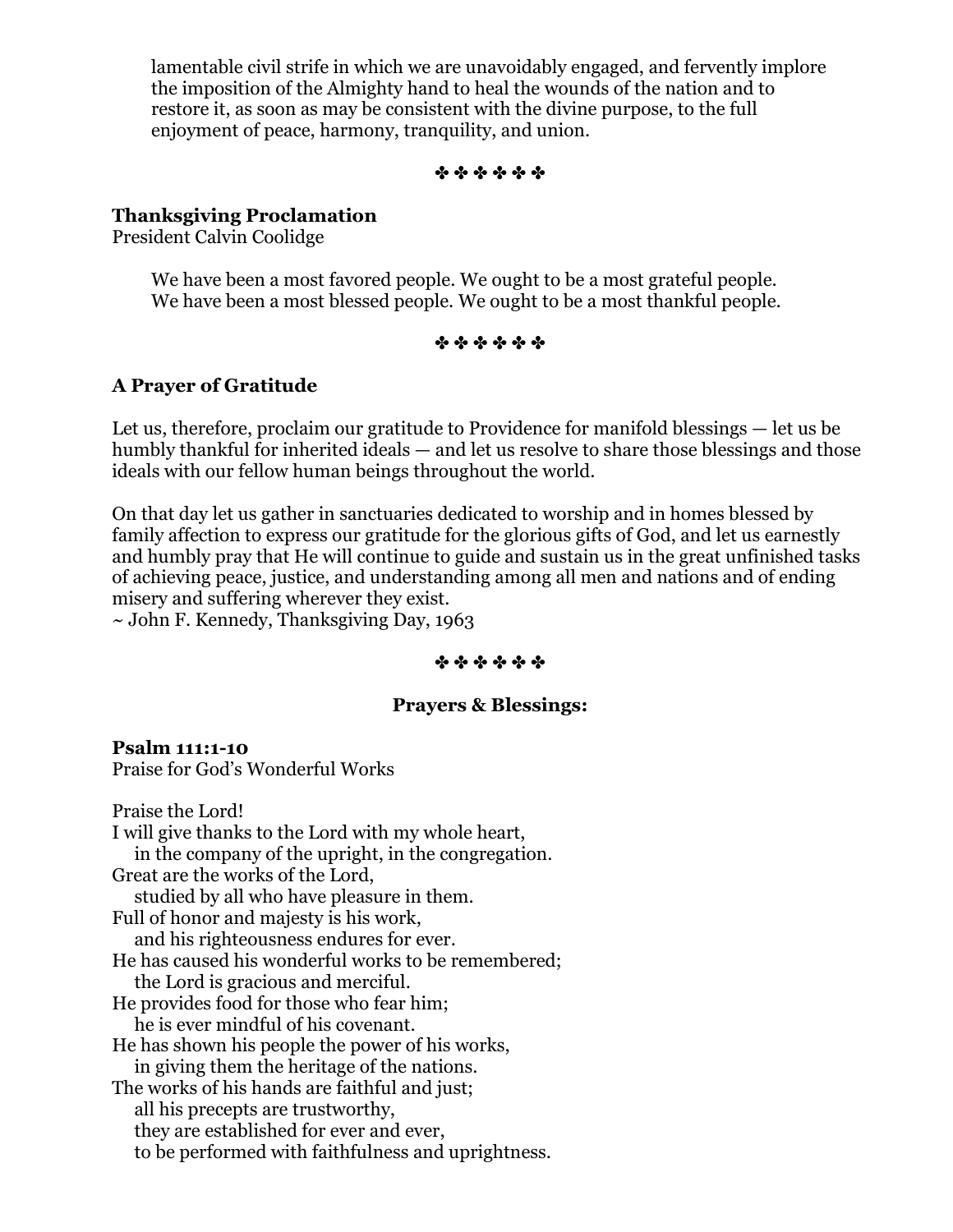He sent redemption to his people; he has commanded his covenant for ever. Holy and awesome is his name! The fear of the Lord is the beginning of wisdom; a good understanding have all those who practice it. His praise endures for ever!

*The Holy Bible*, Revised Standard Version; Second Catholic Edition (San Francisco: Ignatius Press, 2006)

## e e e e e e

35-3 FB Father, all Powerful, your gifts of love are countless and your goodness infinite; as we come before you on Thanksgiving Day with gratitude for your kindness, open our hearts to have concern for every man, woman, and child, so that we may share your gifts in loving service. Through our Lord Jesus Christ, your Son, who lives and reigns with you in the unity of the Holy Spirit, one God, for ever and ever.

Amen.

Thanksgiving Day Mass: Collect *The Roman Missal: Third Typical Edition* (Washington D.C.: United States Conference of Catholic Bishops, 2011), 1004

## $\begin{array}{ccccc} \bullet & \bullet & \bullet & \bullet & \bullet & \bullet & \bullet \end{array}$

God most provident, we join all creation, in raising to you a hymn of thanksgiving through Jesus Christ, your Son.

For generation upon generation peoples of this land have sung of your bounty; we too offer your praise for the rich harvest we have received at your hands.

Bless us and this food from which we share with grateful hearts,

Continue to make our land fruitful and let our love for you be seen in our pursuit of peace and justice and in our generous response to those in need.

Praise and glory to you, Lord God, now and for ever.

Amen.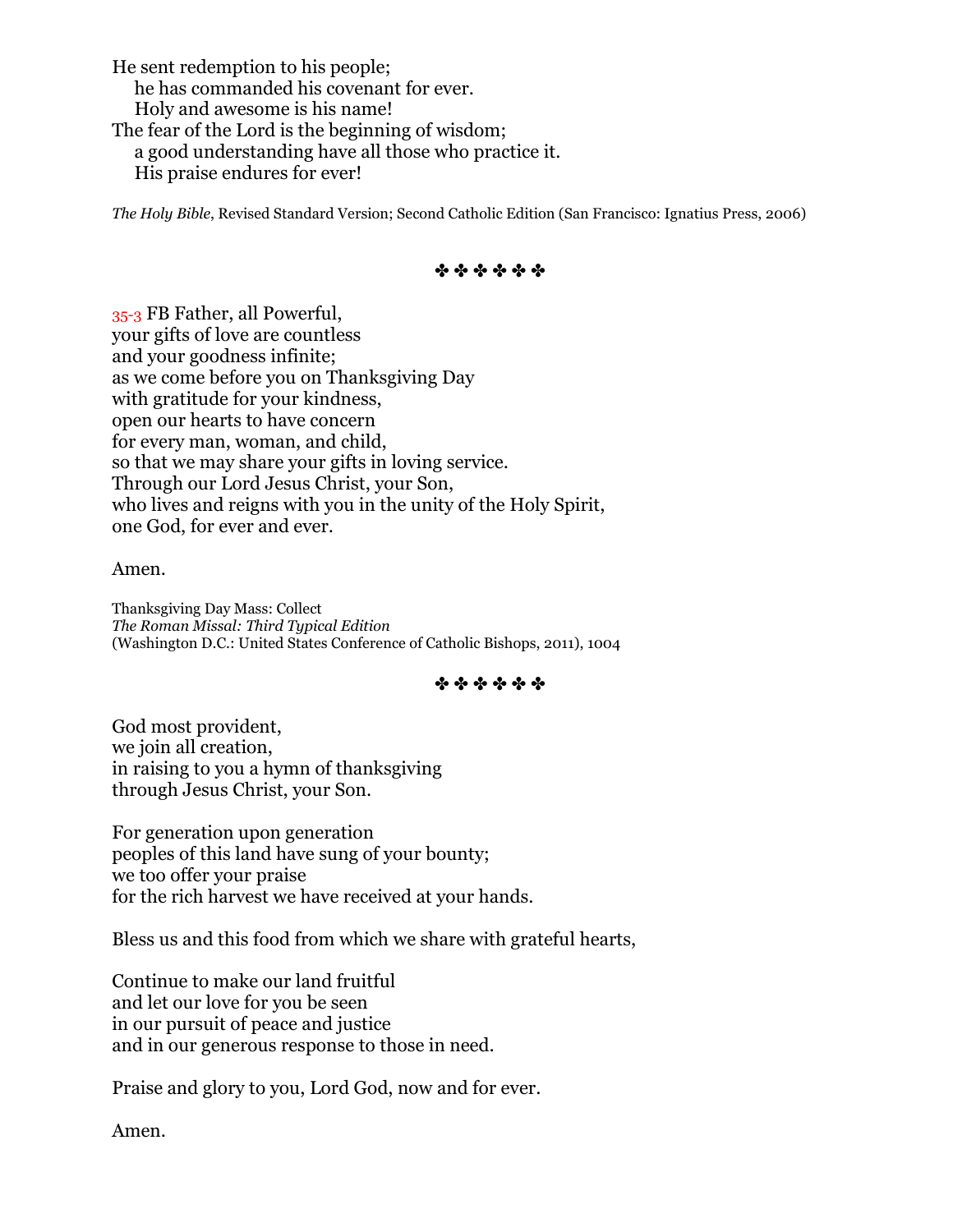Prayer of Blessing *Book of Blessings: Study Edition* Collegeville, MN:The Liturgical Press, 659

#### e e e e e e

#### FB **A Thanksgiving Prayer**

By Rabbi Naomi Levy

For the laughter of the children, For my own life breath, For the abundance of food on this table, For the ones who prepared this sumptuous feast, For the roof over our heads, The clothes on our backs, For our health, And our wealth of blessings, For this opportunity to celebrate with family and friends, For the freedom to pray these words Without fear, In any language, In any faith, In this great country, Whose landscape is as vast and beautiful as her inhabitants. Thank You, God, for giving us all these. Amen.

From *Talking to God: Personal Prayers for Times of Joy, Sadness, Struggle, and Celebration* (Alfred A. Knopf, New York)

#### e e e e e e

## **A Thanksgiving Prayer**

Samuel F. Pugh

O God, when I have food, help me to remember the hungry; When I have work, help me to remember the jobless; When I have a home, help me to remember those who have no home at all; When I am without pain, help me to remember those who suffer, And remembering, help me to destroy my complacency; bestir my compassion, and be concerned enough to help; By word and deed, those who cry out for what we take for granted. Amen.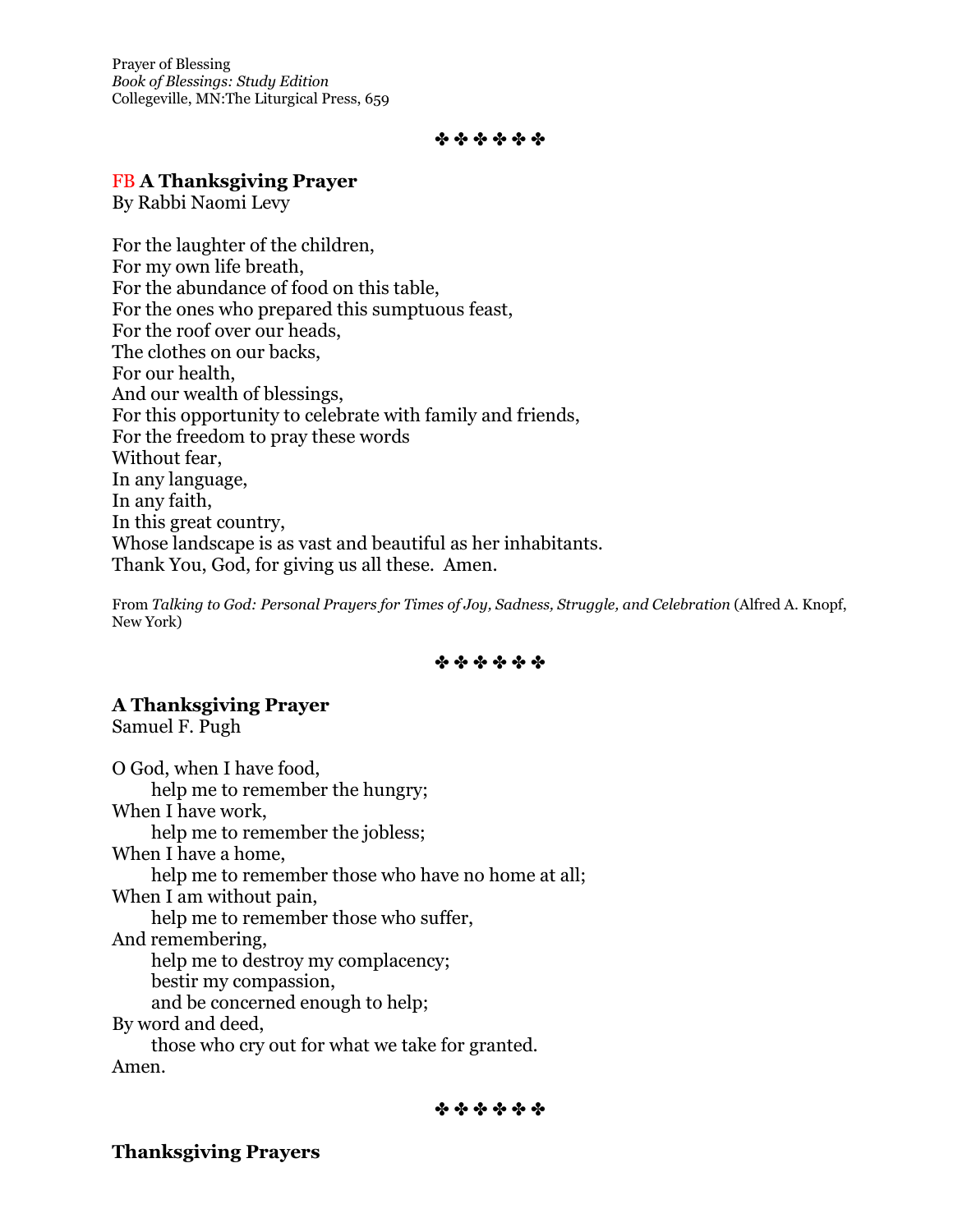#### *Prayer of Christians*

For the haunting rhythm of our universe, we thank you, Creator and Lord.

For the still-reaching reachers of our world, we thank you, Creator and Lord.

For giving us a history and a destiny,

we thank you, Redeemer and Lord.

For becoming yourself, a man among men, we thank you, Redeemer and Lord.

For drawing us into the mystery of life and love,

we thank you, Spirit and Lord.

For touching us with stars and blades of grass, we thank you, Spirit and Lord."

### e e e e e e

#### **Prayer of Thanksgiving**

Vienna Cobb Anderson

God of all blessings, source of all life, giver of all grace: We thank you for the gift of life: for the breath that sustains life, for the food of this earth that nurtures life, for the love of family and friends without which there would be no life.

We thank you for the mystery of creation: for the beauty that the eye can see, for the joy that the ear may hear, for the unknown that we cannot behold filling the universe with wonder, for the expanse of space that draws us beyond the definitions of our selves.

We thank you for setting us in communities: for families who nurture our becoming, for friends who love us by choice, for companions at work, who share our burdens and daily tasks, for strangers who welcome us into their midst, for people from other lands who call us to grow in understanding, for children who lighten our moments with delight, for the unborn, who offer us hope for the future.

We thank you for this day: for life and one more day to love, for opportunity and one more day to work for justice and peace, for neighbors and one more person to love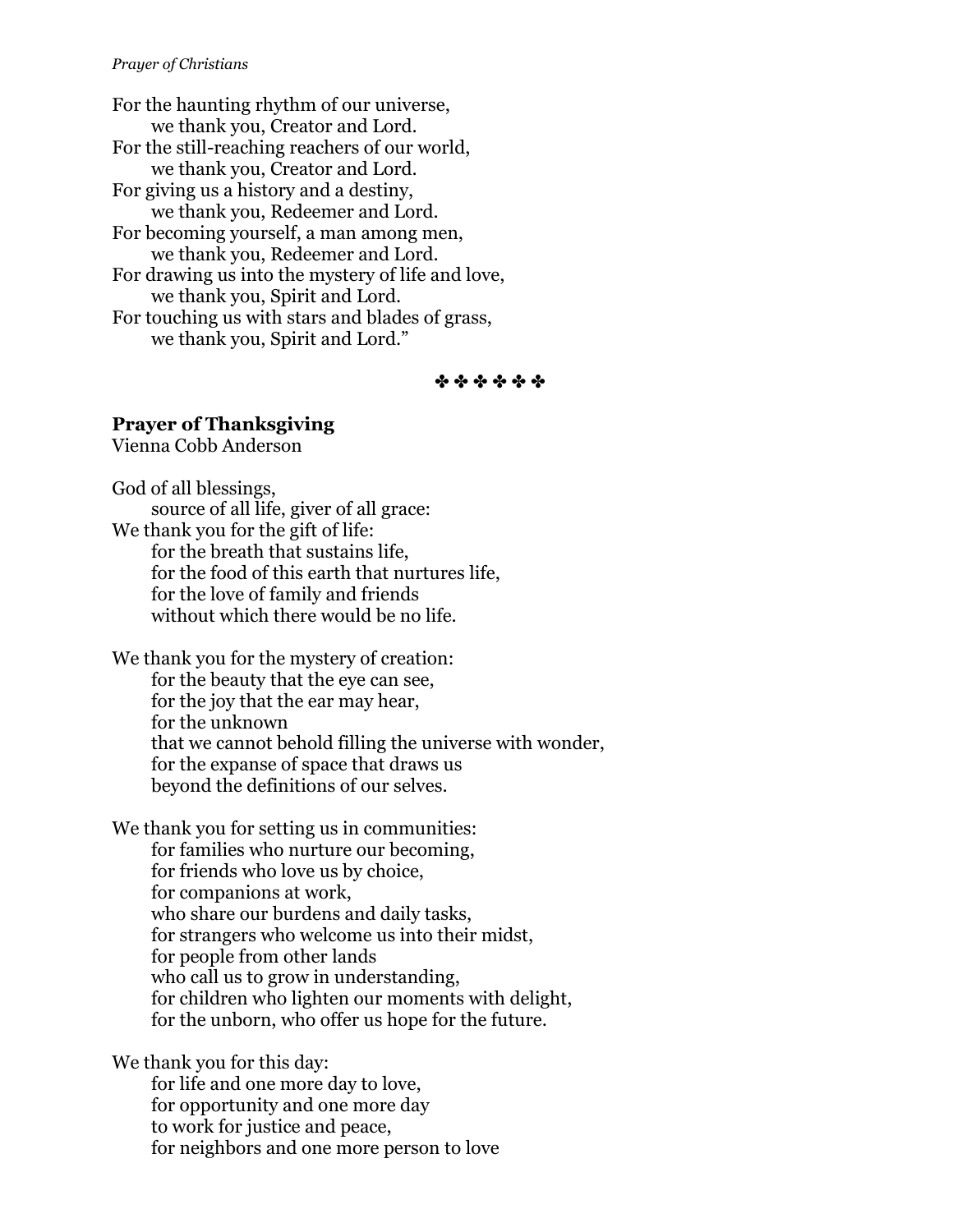and by whom be loved, for your grace and one more experience of your presence, for your promise: to be with us, to be our God, and to give salvation.

For these, and all blessings, we give you thanks, eternal, loving God, through Jesus Christ we pray. Amen.

We Thank Thee…

e e e e e e

### **Lord, behold our family here assembled.**

We thank Thee for this place in which we dwell; for the love that unites us; for the peace accorded us this day; for the hope with which we expect the morrow; for the health, the work, the food, and the bright skies, that make our lives delightful; and for our friends in all parts of the earth.

Let peace abound in our small company. Purge out of every heart the lurking grudge. Give us grace and strength to forbear and to persevere. Give us the grace to accept and to forgive offenders. Forgetful ourselves, help us to bear cheerfully the forgetfulness of others. Give us courage and gaiety and the quiet mind. Spare to us our friends, soften to us our enemies. Bless us, if it may be, in all our innocent endeavors.

If it may not, give us the strength to encounter that which is to come, that we be brave in peril, constant in tribulation, temperate in wrath, and in all changes of fortune, and, down to the gates of death, loyal and loving one to another.

~ Robert Louis Stevenson

### e e e e e e

#### **Prayer for the Harvest**

Most gracious God, by whose knowledge the depths are broken up and the clouds drop down the dew: We yield thee hearty thanks and praise for the return of seedtime and harvest,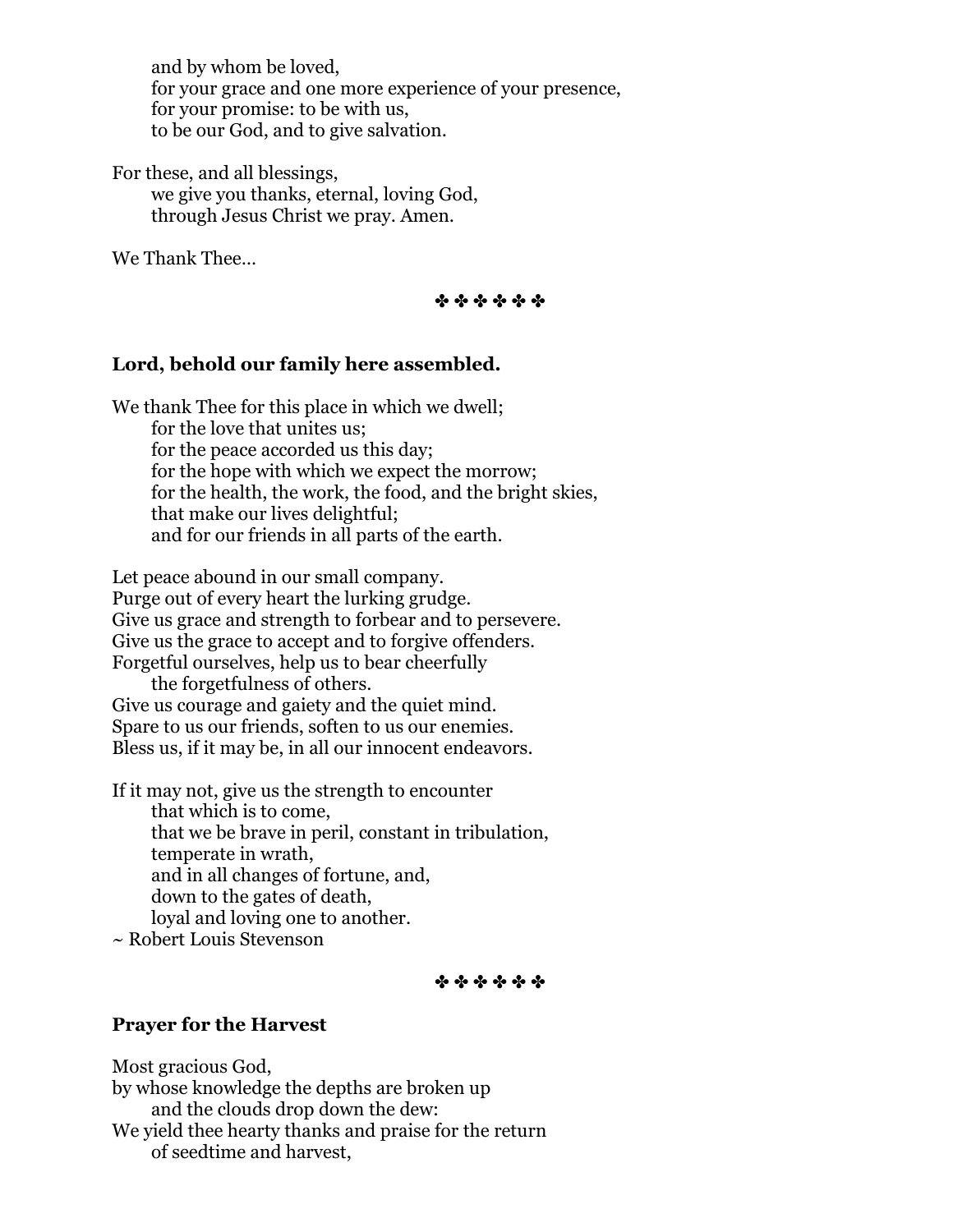for the increase of the ground and the gathering in the of its fruits, and for all the other blessings of they merciful providence bestowed upon this nation and people.

And, we beseech thee,

give us a just sense of these great mercies, such as may appear in our lives by a humble, holy, and obedient walking before thee all our days; through Jesus Christ our lord, to whom, with thee and the Holy Spirit be all glory and honor, world without end.

Amen.

*The Book of Common Prayer* The Seabury Press, 1979, p, 840, #9

e e e e e e

### **"For The Fruits of His Creation"**

The Worship Collection ( Vol-08) William Patrick Rowan

"For the fruits of his Creation, thanks be to God; For the gifts to every nation, thanks be to God; For the plowing, sowing, reaping, Silent growth while men are sleeping, Future needs in earth's safe keeping, thanks be to God!

In the just reward of labor, God's will is done; In the help we give our neighbor, God's will is done; In our worldwide task of caring For the hungry and despairing, In the harvests men are sharing, God's will is done."

### e e e e e e

## **Thanksgiving is**

a time of gratitude to God, our Creator and Provider, whose guidance and care go before us... and whose love is with us forever.

Thanksgiving is a time to reflect on the changes, to remember that we, too, grow and change from one season of life to another.

Thanksgiving is a time of changing seasons, when leaves turn golden in Autumn's wake and apples are crisp in the first chill breezes of fall.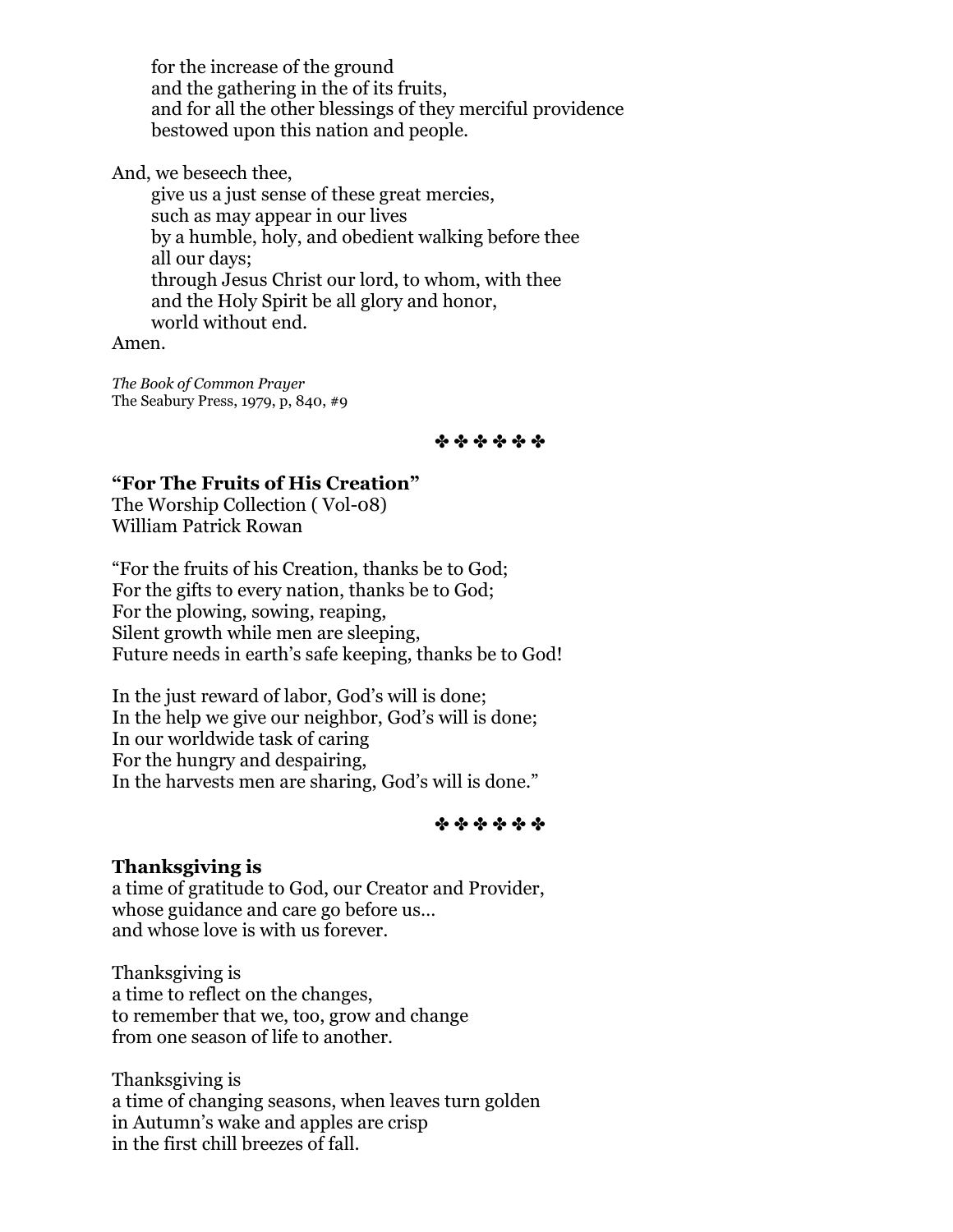Let us remember the true meaning of Thanksgiving. As we see the beauty of Autumn, let us acknowledge the many blessings which are ours… let us think of our families and friends.. and let us give thanks in our hearts. ~ Author Unknown

e e e e e e

### **Lord God,**

Our hearts are crowded with gratitude as we celebrate the feast of Thanksgiving.

We have come to this our feasting table with great joy and eagerness, for we are truly grateful to you, our God, for all that we have been given.

We pause now and, in silent prayer, do thank you for the great generosity of Your gifts.

We also thank one another for gifts especially for the gifts of love and affection that we have freely shared.

We are thankful for all who are present at this our feast as well as for all those who have labored in love in order to bring this dinner to our table.

May You, our God, bless this Thanksgiving feast and all of us who shall share it in your holy name. ~ Hays, Edward, *Prayers for the Domestic Church: A Handbook for Worship in the Home* (Kansas: Forest of Peace Books, 1979), 122.

#### e e e e e e

#### **We Thank You for All Your Benefits**

Lord God, heavenly Father, we thank you for all your benefits. You have given us body and life and have graciously sustained us to this day. Do not take your blessing from us.

Preserve us from greed, that we may serve you only, love you and abide in you and not defile ourselves by idolatrous love of wealth or goods, but hope and trust only in your grace;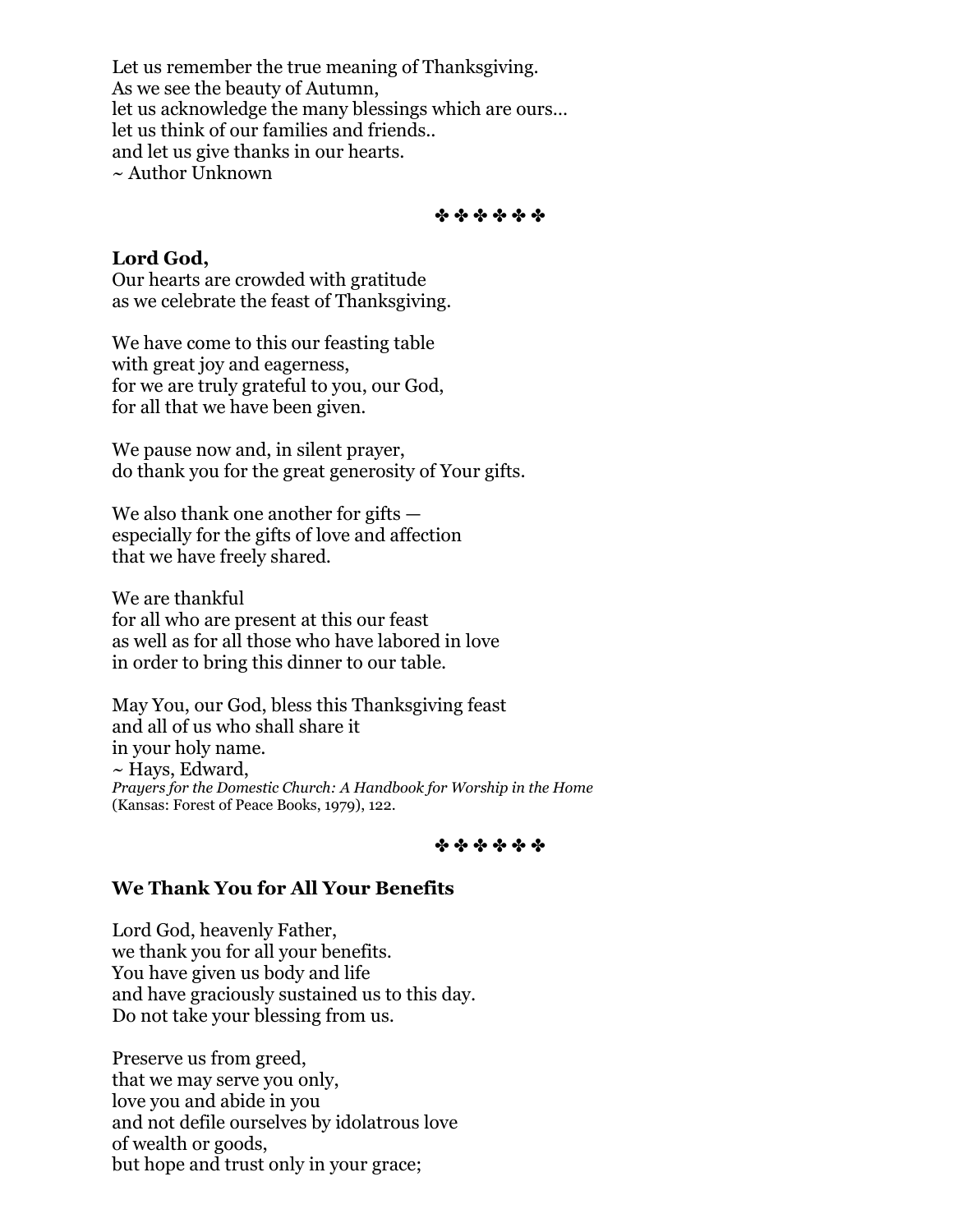through Jesus Christ our Lord, who lives and reigns with you and the Holy Spirit, one true God, now and forever.

Veit Dietrich Source of this version: *The Collects of Veit Dietrich in Contemporary English* © 2016 Paul C. Strawman

e e e e e e

## **"For flowers that bloom about our feet,**

Father, we thank Thee.

For tender grass so fresh, so sweet, Father, we thank Thee.

For the song of bird and hum of bee, For all things fair we hear or see, Father in heaven, we thank Thee.

For blue of stream and blue of sky, Father, we thank Thee.

For pleasant shade of branches high, Father, we thank Thee.

For fragrant air and cooling breeze, For beauty of the blooming trees, Father in heaven, we thank Thee.

For this new morning with its light, Father, we thank Thee.

For rest and shelter of the night, Father, we thank Thee.

For health and food, for love and friends, For everything Thy goodness sends, Father in heaven, we thank Thee." ~ Ralph Waldo Emerson

 $\clubsuit$  .  $\clubsuit$  .  $\clubsuit$  .  $\clubsuit$ 

## **We Give Thanks to You**

As we bow our heads to pray, we give thanks to you God, for this Thanksgiving Day.

We thank you, Father, for our families, friends, and for all the blessings, both big and small, that you pour out on us each day.

We give thanks to you for this food and for the hands that have prepared it. We ask your blessings upon this meal: that it will nourish our bodies and refresh our souls.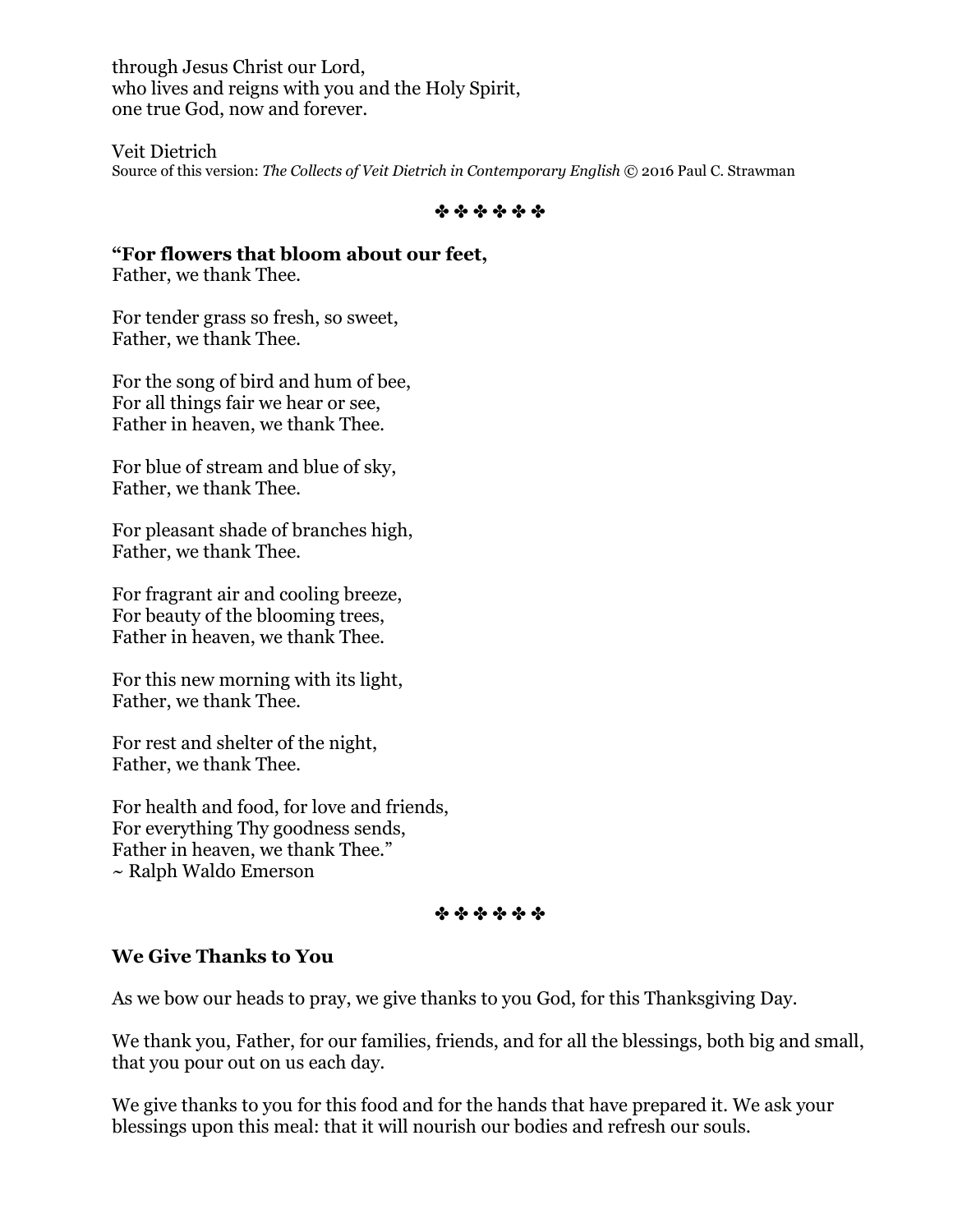We give thanks to you for this wonderful time together, and for each one present here today.

We ask you, dear Lord, let each one of us feel your love, comfort, and presence in our lives today and every day.

Let us not forget those who can't be here with us today. We give thanks to you for them, too. We miss our loved ones, Lord, but we are thankful for all the good times that we had with them.

We know, Lord, that this life is not all there is; that the best is yet to come if we live for you. So, help us each day to live our lives in ways that honor and please you. And we'll not forget to give you all the praise and glory.

In the name of Jesus, we pray. Amen. ~ Ethel Faye Grzanich

## e e e e e e

## **Reflections**:

## 36-3 **Reflections for Thanksgiving**

Here are some questions to help you think about what to be thankful for: What are a few things you are grateful for in your life? Who do you need to thank for helping you get where you are? Who can you reach out to in order to renew a friendship? Write a letter to someone you want to thank. Is there a family member you can forgive or ask forgiveness of? How do you like to be thanked? When was the last time you thanked someone?

## e e e e e e

## **Quotations**:

"Cultivate the habit of being grateful for every good thing that comes to you, and give thanks continuously. And because all things have contributed to your advancement, you should include all things in your gratitude." Ralph Waldo Emerson

"The greatest gift one can give is thanksgiving. In giving gifts, we give what we can spare, but in giving thanks we give ourselves." Br. David Steindl-Rast

"In ordinary life we hardly realize that we receive a great deal more than we give, and that it is only with gratitude that life becomes rich." Dietrich Bonhoeffer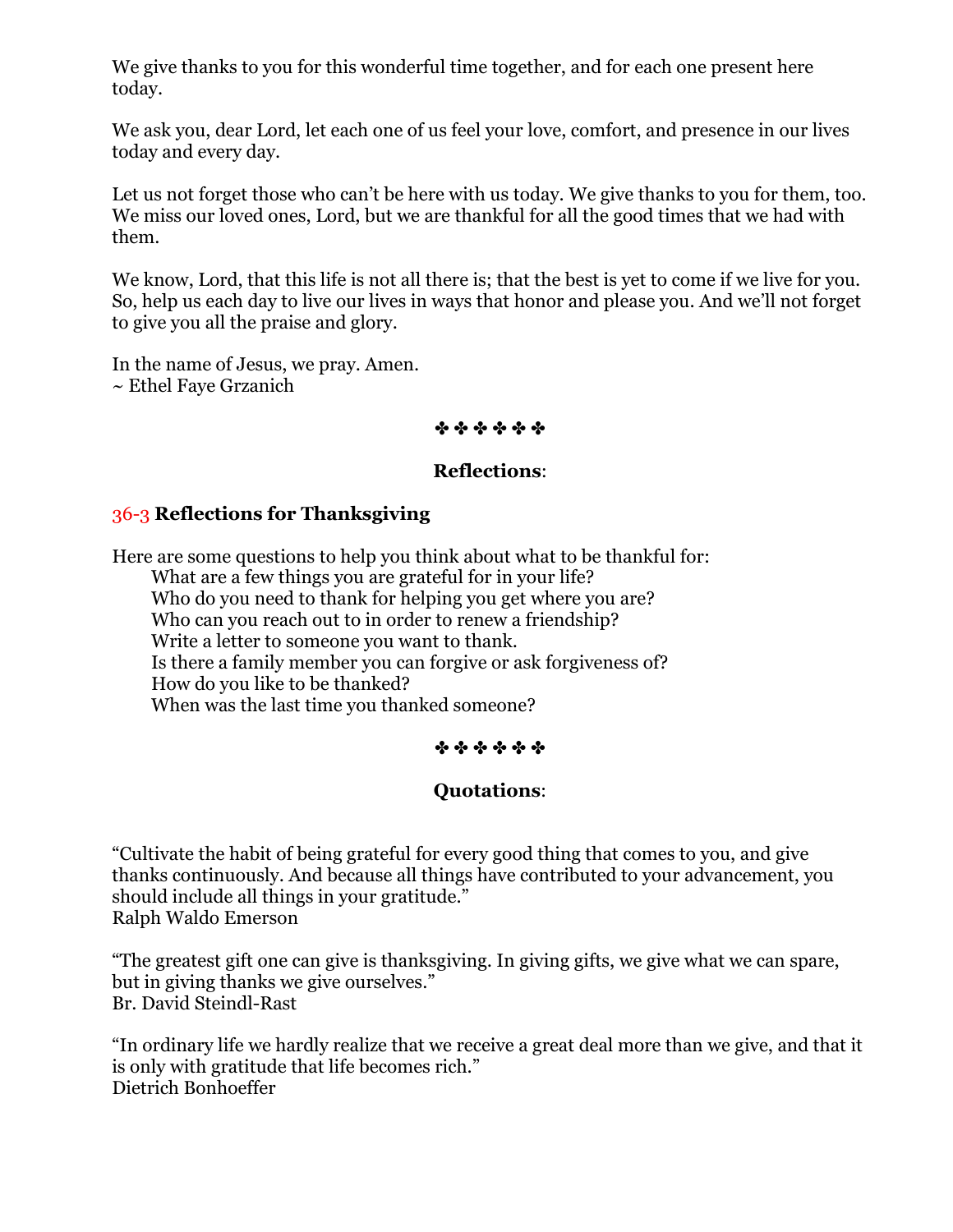Is my life one of thanksgiving to God for all the gifts and graces I have received? Meister Eckhart, the famous German theologian who died in the fourteenth century, said, "If the only prayer you say in your entire life is thank you, it will be enough."

"Thanksgiving is the attitude of the life that acknowledges the contribution from God, from others, from life."

~ C. Neil Strait

"He who forgets the language of gratitude can never be on speaking terms with happiness." ~ C. Neil Strait

"Thanksgiving puts power into living, because it opens the generators of the heart to respond gratefully, to receive joyfully, and to react creatively." ~ C. Neil Strait

"Appreciation is a wonderful thing: it makes what is excellent in others belong to us as well."

~ Voltaire (1694–1778)

"Gratitude is a seasoning for all seasons."

"Gratitude is the heart's memory."

~ French Proverb

"How happy a person is depends upon the depth of his gratitude."  $\sim$  John Miller (1923–1961)

"It is only with gratitude that life becomes rich." Dietrich Bonhoeffer (1906–1945)

```
"Swift gratitude is the sweetest."
~ Greek Proverb
```
"When the heart is full, the eyes overflow."  $\sim$  Sholem Aleichem (1859–1916)

"No duty is more urgent than that of returning thanks." ~ St. Ambrose

"Every gift has its return of praise."  $\sim$  H.E. Manning

FB "Our forefathers were not so much thankful for something as they were thankful in something. In bounty or in want they were thankful. In feast or in famine they were thankful. In joy or in misery they were thankful. There is a big difference between being thankful for things and being thankful in all things." ~ Brett Blair

## e e e e e e

## **Illustrations**: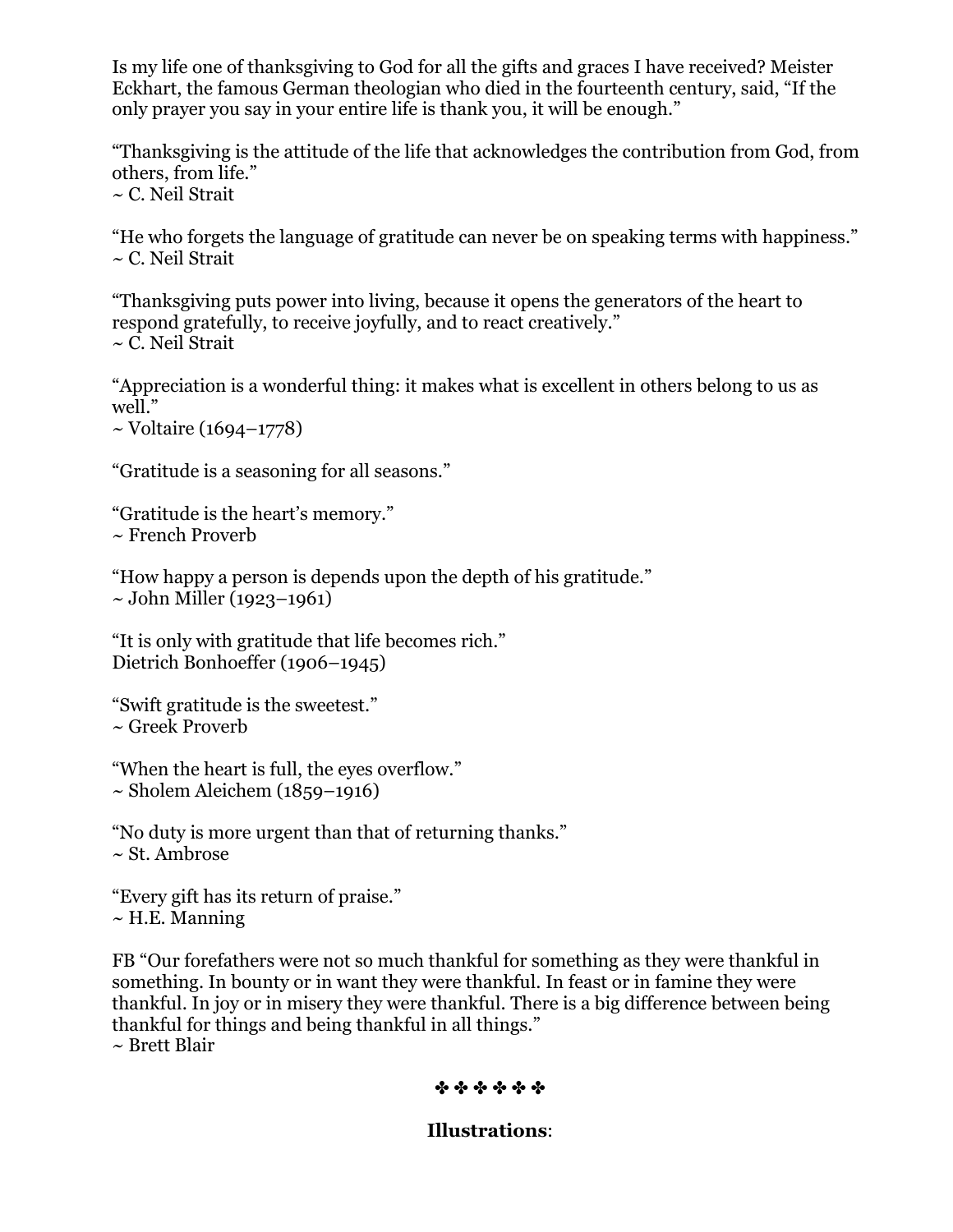# FB **A Half-Baked Thanksgiving**

Edward M. Hays adapted from *A Pilgrim's Almanac*, p. 182 Forest of Peace Books used with permission *Sower's Seeds of Encouragement: 100 Stories of Hope, Humor & Healing*, p. 1

The other day there was an article about a newspaper food editor who on the day before Thanksgiving received a telephone call from a youthful sounding woman. The woman asked how long it takes to roast a 19 1/2 pound turkey. "Just a minute," said the food editor as she turned to consult a chart on the office wall. "Thanks a lot!" said the caller – click – as she hung up.

That young cook must have served a Thanksgiving feast fit for wild animals. To believe that a turkey that large could be cooked in one minute is a sign of our times. We have "One Minute Managers", "One Minute Rice", one minute this or instant that. What once took days to prepare, now only takes minutes, whether developing a photograph, preparing food or faxing a message across the continent. But some things, like roasting a 19 1/2 pound turkey, still require time.

Friendship takes time, education takes time, meals that are truly holy and wholesome take time-and so does prayer. We Americans are a people who suffer from a great poverty of time. We are always short of time: time to write letters, time to visit with friends, time to enjoy life, and time to rest with our Lord. And the near future, especially for middle-class Americans, will find our clocks running faster and faster. With husbands and wives both working, with numerous commitments to the parish, school and community and with children involved in numerous extracurricular activities, there is less and less quality time within the family. Consequently, we can expect to see, in the coming years, more instant foods and quick worship services.

But just as a 19 1/2 pound turkey baked only for a minute will be a disaster dinner, so will prayers dashed off "on the run." The soul, like the body, knows hunger, and it will not easily be able to digest even a half-baked prayer, let alone some kind of "minute meditation." Delicious prayer, like a properly baked turkey, requires the same first step: the oven must first be preheated to about 450 degrees. One way to preheat the ovens of our hearts to the proper prayer temperature is with the fire of gratitude and thanksgiving and love for God. Failure to do so may result in properly recited but half-baked prayers.

Next, you need to stuff your prayer, before placing it in the heart oven, with generous handfuls of gratitude, seasoned with humility, plus a dash of awareness of your created goodness to remind you of who God is. Then, frequently baste your prayer with the fullness of attention, by bringing your mind back again and again from its constant wanderings.

By the way, regarding the correct cooking time, allow at least twenty to twenty-five minutes per pound if you want a royal Thanksgiving feast.

e e e e e e

**A Letter of Gratitude** Source Unknown *Sower's Seeds of Encouragement: 100 Stories of Hope, Humor & Healing*, p. 13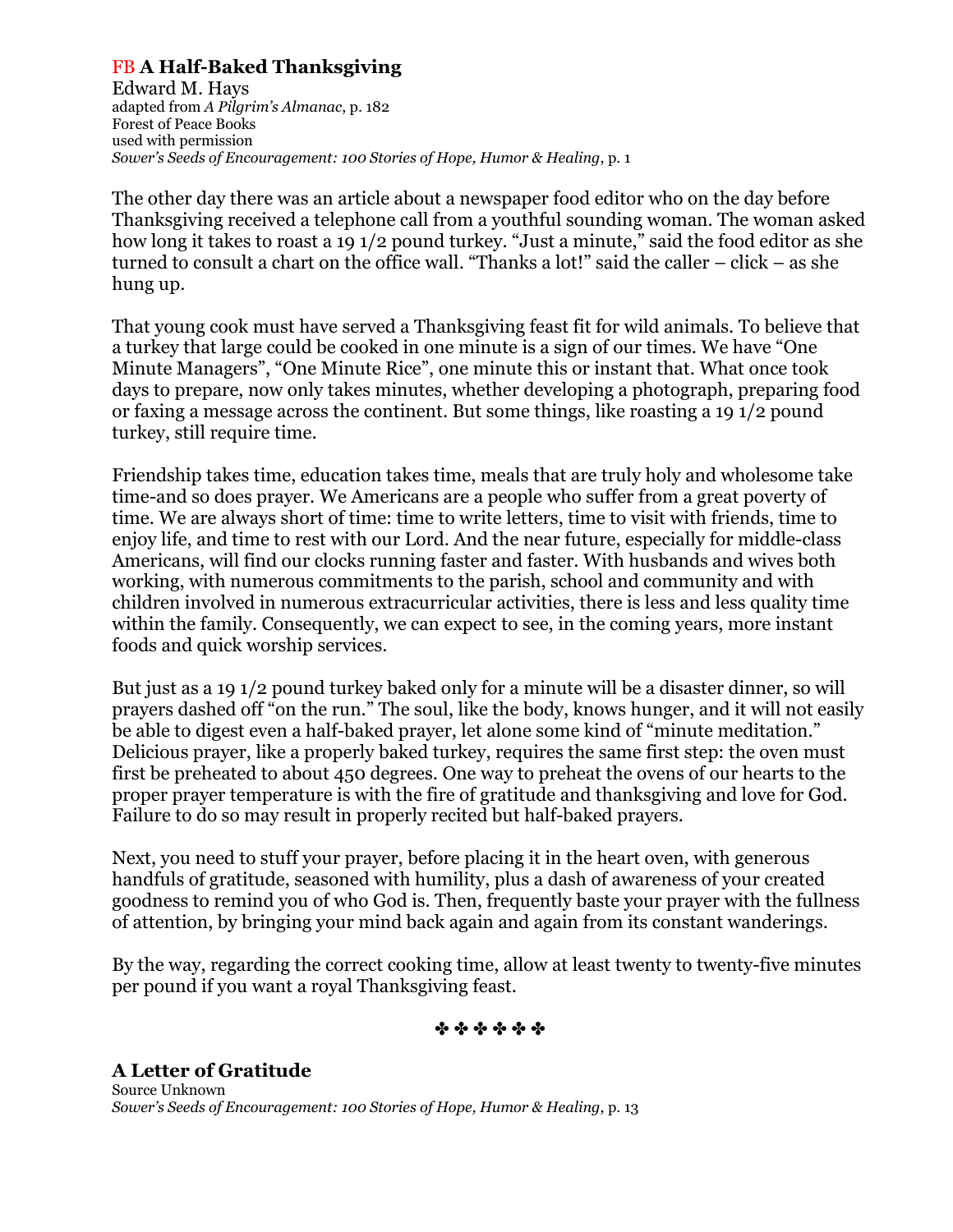One Thanksgiving some years ago, while watching a football game, a successful businessman reflected on his life and thought of all the people who had been influential in helping him become who he was. He decided to write each person a thank you card telling him or her of his gratitude for their influence on his life.

His fourth grade teacher quickly came to mind for her insistence in striving for excellence in every endeavor. She pounded it into her students, be it regarding homework, tests, or class projects. So he sent her a thank-you note.

One day, just after the new year, he received a return letter from his former teacher. She apologized for not replying sooner, but stated that his letter took some time getting to her, since she had moved in with her daughter after retiring from 66 years of teaching grade school. She told him how thankful she was to have received his card and how it cheered her to find out he had learned so well his lessons in excellence. She went on to say that in her 66 years of teaching, this was the first thank you card she had ever received, and how grateful she was that he had taken the time to remember her.

So who is it that needs to hear from you during this holiday season?

## e e e e e e

A story is told of Abraham Lincoln. One day the President summoned to the White House a surgeon in the Army of the Cumberland from the state of Ohio. The major assumed that he was to be commended for some exceptional work. During the conversation Mr. Lincoln asked the major about his widowed mother. "She is doing fine," he responded.

"How do you know," asked Lincoln. "You haven't written her. But she has written me," replied President Lincoln. "She thinks that you are dead and she is asking that a special effort be made to return your body."

At that the Commander and Chief placed a pen in the young doctor's hand and ordered him to write a letter letting his mother know that he was alive and well.

Oh, the blessings that we take for granted. Oh, the wretchedness of ingratitude. It was Shakespeare who worded it more appropriately than ever we could. He wrote: "Blow, blow thou winter wind. Thou art not so unkind as man's ingratitude."

## $\clubsuit$  .  $\clubsuit$  .  $\clubsuit$  .  $\clubsuit$

## **"Overflowing Gratitude"**

Fr. Brian Cavanaugh, TOR

"Here's a thought based on Oprah's book club: Sit down at the end of each day and write out 5 things for which you are grateful.

We go through life each day so unaware, and take for granted so many things. There are those persons, unseen and unknown, to whom we need to be grateful. We take for granted turning on a light switch. We assume electricity will light the lamp, but how about the people that keep the system running? Same for the water, and the supermarket. We walk in and everyday it's filled with food. How did it get on the shelves; how did it get to the stores; how did it get out of the fields; how did it first get planted?